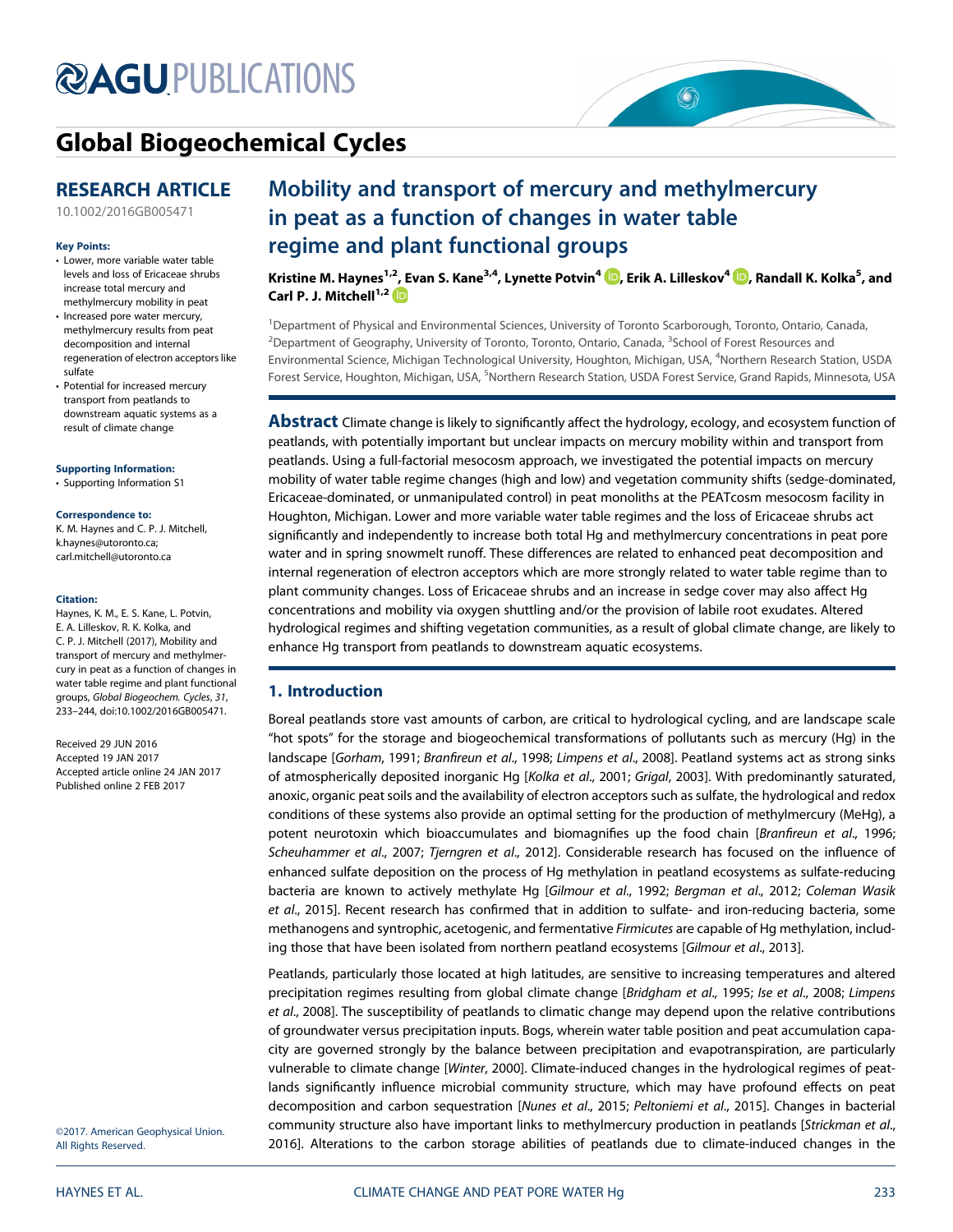hydrology and ecology of these systems may affect the biogeochemical cycling and mobility of Hg within, and export from, these wetland systems.

With increased variability in precipitation patterns predicted to occur in the northern continental United States, prolonged periods of water table recession particularly during the summer months may have important ecological implications [Kunkel et al., 2003; Groisman et al., 2005; Thomson et al., 2005]. For example, these hydrological changes may result in a shift in peatland vegetation communities toward vascular-dominated functional groups [Weltzin et al., 2003; Strack et al., 2006; Breeuwer et al., 2009; Dieleman et al., 2015]. Different plant functional groups including graminoids and Ericaceae shrubs may be more suited to the hydrological conditions resulting from climate change. Although the development of shallower relative water tables as a result of peat decomposition and compression is possible, dramatic fluctuations in water levels when precipitation inputs follow prolonged dry periods may exert considerable water stress on bryophytes including Sphagnum mosses [Weltzin et al., 2000; Whittington and Price, 2006; Waddington et al., 2014]. Vascular plants may have a competitive advantage over Sphagnum moss species in such situations of prolonged water stress because of their ability to access deeper stores of water through their more extensive rooting systems [Dieleman et al., 2015]. Vascular plants can also regulate water loss through their stomata, while Sphagnum mosses do not possess stomata [Breeuwer et al., 2009]. The ecophysiological traits of the established plant functional groups may also influence the biogeochemistry of the peat and the regulation of ecosystem carbon dynamics. The rooting systems of some vascular plants such as sedges may act to shuttle oxygen to the rhizosphere, increasing the zone of peat aeration and acting as a conduit for gaseous emissions [Weltzin et al., 2000; Strack et al., 2006; Bridgham et al., 2008; Waddington et al., 2014]. Shallowly rooted ericaceous shrubs lack the adaptive structures to survive in flooded conditions [Chapin et al., 1996] and therefore may thrive under drier conditions. However, growth of shrubs may be hindered during periods of prolonged water stress with significant water table recession, particularly in association with increasing temperatures [Armstrong et al., 1991; Weltzin et al., 2003]. In contrast, the deep root systems of sedges may allow this plant functional group to survive and outcompete Ericaceae shrubs during prolonged drought periods [Dieleman et al., 2015]. The complex synergistic and antagonistic feedback mechanisms limit the ability to predict the response of peatland vegetation communities to climate change-induced water table recession. Therefore, both the sedge and Ericaceae plant functional groups should be considered, both individually and coexisting, when investigating the effects of shifting plant communities.

Water table recession and fluctuation, increased peat aeration, and shifting plant communities may significantly affect Hg cycling and the process of Hg methylation due to alterations in redox conditions of the peat and the internal recycling of sulfur species [Coleman Wasik et al., 2015]. The potential increased liberation of dissolved organic matter (DOM) may act to augment Hg methylation through the provision of labile carbon substrates needed as electron donors for methylating microbes [Mitchell et al., 2008a; Graham et al., 2013]. The establishment of deeply rooted vascular plants such as sedges may also contribute an additional labile carbon source through root exudates, stimulating methylating microbial communities [Bridgham et al., 1995; Windham-Myers et al., 2009]. Increased Hg mobilization via peat decomposition, partitioning, and/or desorption into the pore water phase as well as Hg complex formation with DOM may impact downstream aquatic ecosystems with the potential for enhanced transport and loading particularly during high-flow events such as spring snowmelt [Bishop et al., 1995; Mitchell et al., 2008c; Haynes and Mitchell, 2012]. Moreover, the complexation of Hg with DOM, particularly on thiol functional groups, increases Hg solubility and mobility, and possibly the bioavailability of Hg for methylation [Skyllberg et al., 2000; Graham et al., 2013]. Despite the propensity of peatland ecosystems to methylate and export Hg to downstream ecosystems, minimal research has been conducted to explore how Hg mobility and transport from peatlands may be affected by climate change.

The purpose of this study was to investigate the potential effects of climate change-induced shifts in water table regime and plant community composition on the mobility/movement of Hg within and transport from peatland ecosystems. A novel peatland mesocosm experiment known as PEATcosm (Peatland Experiment at the Houghton Mesocosm Facility) allowed for the manipulation of water tables and plant community composition to simulate some of the potential effects of climate change on peatland ecosystem functioning, including Hg cycling. Investigation at the mesocosm scale provides a process-level understanding, which may be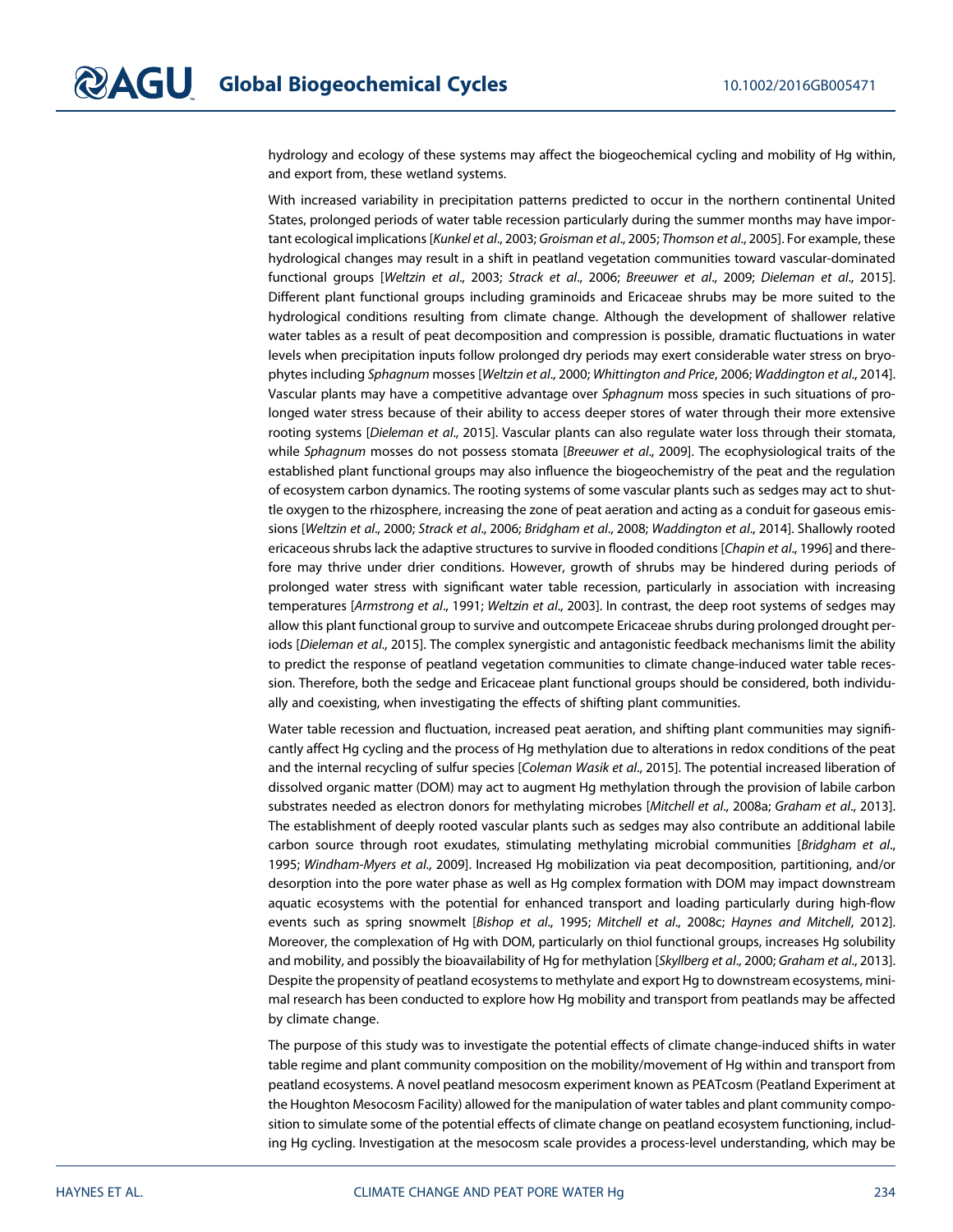|  | Table 1. PEATcosm Full-Factorial Experimental Design <sup>a</sup> |  |
|--|-------------------------------------------------------------------|--|
|  |                                                                   |  |

|                               | Water Table (WT) Position |                  |
|-------------------------------|---------------------------|------------------|
| <b>Plant Functional Group</b> | High WT                   | Low WT           |
| Sedge only                    | High WT sedge             | Low WT sedge     |
| Ericaceae only                | High WT Ericaceae         | Low WT Ericaceae |
| Control (unmanipulated)       | High WT control           | Low WT control   |
| $\overline{a}$                |                           |                  |

 $a^a$ n = 4 mesocosm bins per crossed treatment.

applied to the landscape scale, of the influences of hydrological and vegetation changes on the movement of Hg within and export from peatlands.

#### 2. Materials and Methods

#### 2.1. Study Site and Experimental Design

The PEATcosm Mesocosm Facility is located in Houghton, Michigan, USA (47.11469°N, 88.54787°W), on the property of the United States Department of Agriculture (USDA) Forest Service Northern Research Station —Forestry Sciences Laboratory. The regional climate is humid continental with typical annual precipitation of approximately 870 mm at the site. Mean temperatures in this area range from  $-13^{\circ}C$  in January to 24°C in July. The average growing season lasts approximately 132 days (30 year means at Houghton County Airport; NOAA National Climatic Data Center) [Potvin et al., 2015].

Twenty-four intact 1 m<sup>3</sup> (1 m  $\times$  1 m  $\times$  1 m) peat monoliths were extracted from an ombrotrophic peatland located in Meadowlands, Minnesota, USA, in May 2010. Monoliths were placed into individual mesocosm bins, transported to and subsequently installed in the PEATcosm facility. The stainless steel interior of each bin was Teflon coated to prevent direct contact and potential metal transfer between the bin and the peat. The top of each bin was open, exposing the peat to ambient climate conditions. The mesocosm bins were inserted into a climate-controlled tunnel and insulated on the sides, which allowed belowground access to one face of each of the bins as well as to facilitate a vertical temperature gradient, as would be observed in a natural peatland profile. Potvin et al. [2015] provides a detailed and comprehensive overview of the PEATcosm experiment including the peat harvest, experimental design, and treatment maintenance. The PEATcosm study was a full-factorial experimental design with two water table (WT) prescriptions crossed with three vascular plant functional group treatments in a randomized complete block design, with four replicates per treatment combination, resulting in a total of 24 experimental units (Table 1). The plant functional group treatments were designed to distinguish between effects of Ericaceae (nonaerenchymous shallowly rooted shrubs with enzymatically competent mycorrhizal root symbionts) and sedges (aerenchymous herbaceous graminoids with nonmycorrhizal roots that penetrate deeper into the saturated peat).

The water table treatments were based on long-term (approximately 50 years) data from the Marcell Experimental Forest in north central Minnesota (47.51907°N, 93.45966°W), located near the peat monolith harvest site. The two target water table seasonal profiles were modeled after typical variability, average water table years ("high WT"), and typical high variability, low water table years ("low WT"). The mean difference between the high and low WT positions was approximately 20 cm throughout the experiment. These target water table profiles were maintained via a combination of artificial precipitation additions, rain exclusion covers, and regulated outflow (spring-only, from ~25 cm depth, roughly at the acrotelm-catotelm boundary) from each of the bins [Potvin et al., 2015]. Water table manipulations were performed only during the summer months, and water table positions were allowed to stabilize throughout the winter months. Figure 1 displays the mean water table positions for the low and high WT treatments as well as the precipitation throughout the course of this study from 2013 to 2015. The three vascular plant functional group treatments simulated anticipated climate change-induced community composition [Chapin et al., 1996; Weltzin et al., 2000; Strack et al., 2006] and included (1) sedge only (all Ericaceae removed), (2) Ericaceae only (all sedge removed), and (3) unmanipulated control (includes both sedge and Ericaceae) (see Figure S1 in the supporting information for photographs). The plant functional group treatments were initiated in June 2011 and maintained weekly by clipping the stems of the excluded species. The dominant sedge species present was Carex oligosperma Michx., while the dominant ericaceous shrubs included Chamaedaphne calyculata (L.) Moench., Kalmia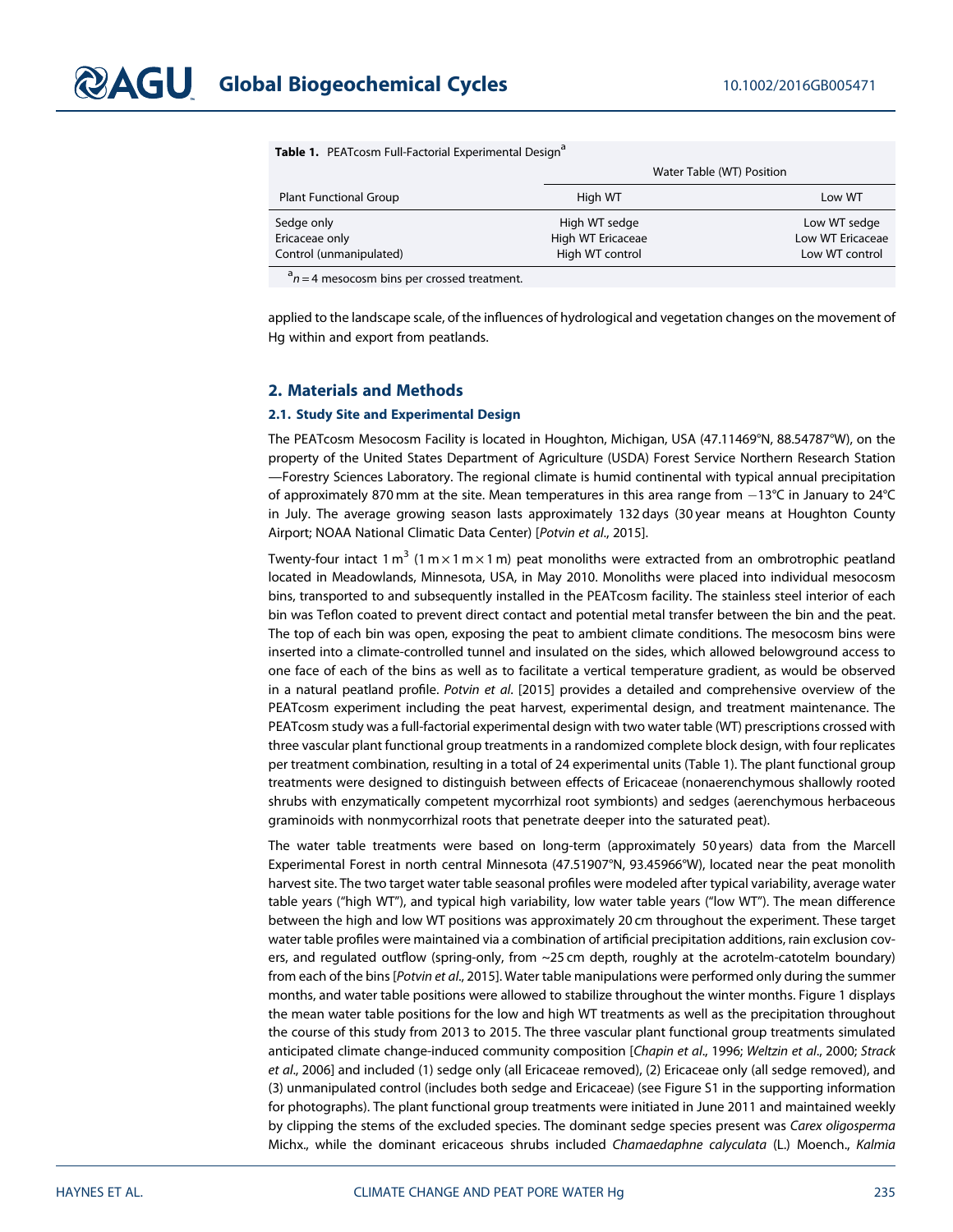

Figure 1. Mean water table positions (in cm below the peat surface) in the low and high WT treatment mesocosms and precipitation (in mm) over the course of this study from 2013 to 2015. Water table manipulations were conducted in the summer months, while water table levels were left to stabilize during the winter months. Dashed lines around the low and high WT treatment mean water table positions represent the 95% confidence interval. Pore water and snowmelt sampling events are denoted.

polifolia Wangenh., and Vaccinium oxycoccos L. The mosses Sphagnum rubellum Wilson, S. magellanicum Brid., S. fuscum (Schimp.) Klinggr., and Polytrichum strictum Brid. comprised the dominant bryophyte species in all of the 24 mesocosms. To a lesser extent, P. commune Hedw., Eriophorum vaginatum L., Andromeda polifolia L. var. glaucophylla (Link) DC., Rhododendron groenlandicum (Oeder) Kron and Judd, and Drosera rotundifolia L. were also present.

#### 2.2. Water Sampling

Pore waters were sampled repeatedly throughout the 2013, 2014, and early 2015 growing seasons to monitor the influence of the simulated climate change effects on Hg and MeHg mobility. Pore waters were collected from a micropiezometer nest

(ultrahigh-density polyethylene casing with Teflon tubing) installed in each of the 24 mesocosms at three depths—20 cm, 40 cm, and 70 cm below the peat surface (see Romanowicz et al. [2015] for details on piezometer construction). Sampling was conducted in June, August, and November 2013, May, July, and September 2014, and in May 2015 prior to the midsummer destructive harvest of the mesocosms at the conclusion of the experiment. Due to low midsummer water tables preventing the collection of samples for analysis from the 20 and 40 cm depths in the low WT bins, only the spring and fall data are considered throughout this analysis (see Text S1 in the supporting information for full details). Spring snowmelt runoff was also collected in 2014 and 2015 to examine impacts on the potential export of Hg from peatlands to downstream aquatic ecosystems. Outflow or runoff from each mesocosm was initiated by sufficiently high water tables sensed via a pressure transducer and controlled via an outflow line located at about 25 cm depth below the peat surface (approximate acrotelm-catotelm boundary), draining into plastic tubs in the belowground tunnel. Large rain events and spring snowmelt triggered the production of runoff. However, only runoff produced as a result of snowmelt was collected for the purposes of this study.

Pore water samples were collected from the micropiezometers using a portable peristaltic pump equipped with a Teflon line rinsed with dilute hydrochloric acid (HCl) prior to sampling. Acid-cleaned Teflon in-line filtering units (Savillex, Eden Prairie, MN) were attached to the pump line to filter all water samples to a level of 0.7 μm using ashed glass fiber filters [Lewis and Brigham, 2004; Shanley et al., 2008]. Samples were collected in new polyethylene terephthalate glycol bottles, acidified to 0.5% by volume with trace metal grade HCl and stored at 4°C in darkness until analysis. Method blanks were collected by running deionized water through the cleaned pump line and filter units during each sampling event to ensure the cleanliness of the sampling equipment and sample handling. Mesocosm runoff was similarly collected during the snowmelt period from each bin outflow line, preserved and stored until analysis. Ultraclean trace metal techniques were followed during sample collection, laboratory handling, and analyses [Shanley et al., 2008].

Pore waters from 20, 40, and 70 cm depths and mesocosm runoff were individually analyzed for both total Hg (THg) and MeHg concentrations. Ancillary chemical analyses including dissolved organic carbon (DOC), chloride, sulfate, and total phenolic concentrations were determined for pore water and runoff samples collected at the same time as those for Hg analyses.

#### 2.3. Pretreatment Peat

Peat was collected from each of the 24 mesocosms in 2011 prior to the initiation of the water table and plant functional group prescriptions to assess any pretreatment trends in solid phase THg and MeHg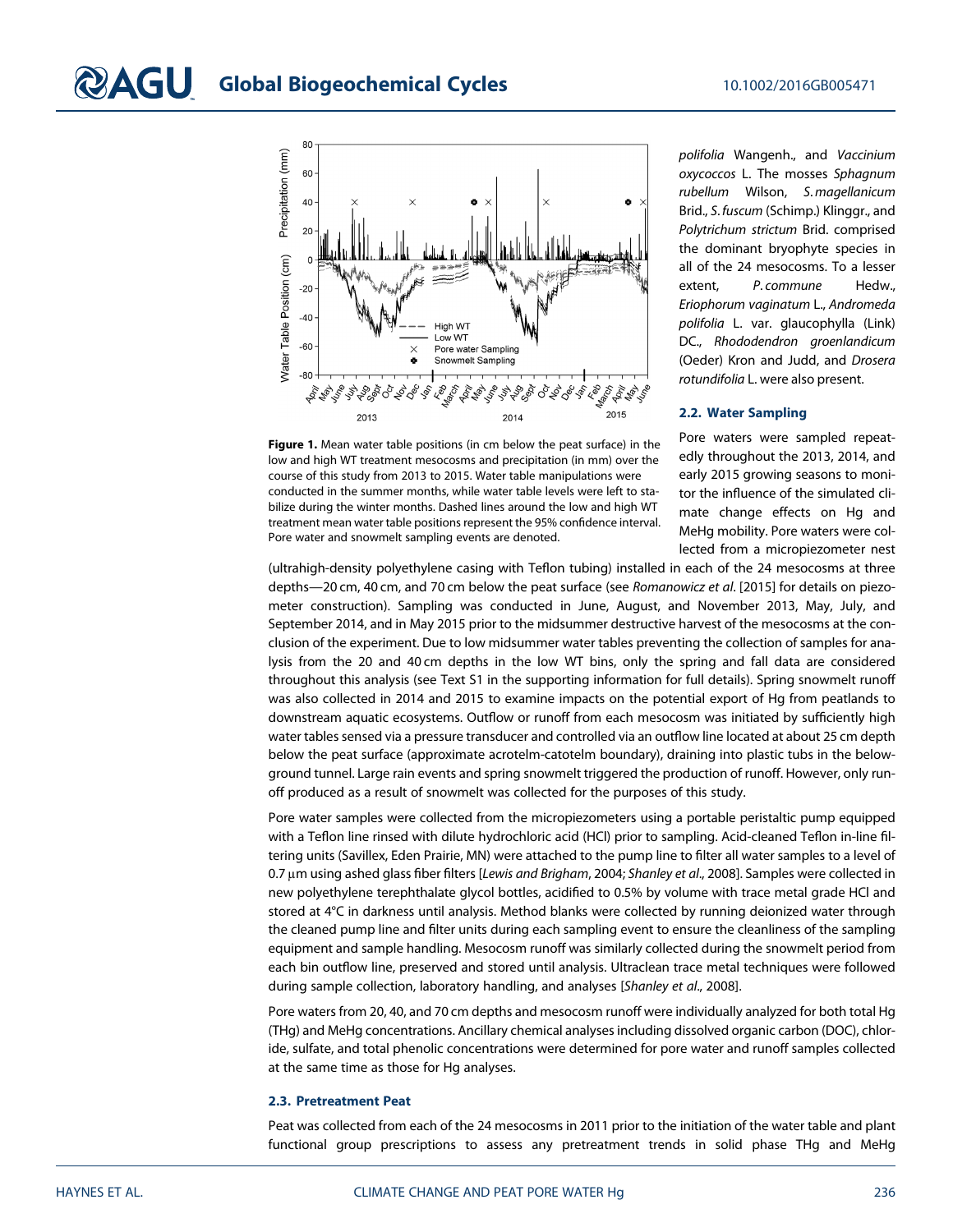concentrations among the monoliths. Peat cores were collected with a stainless steel corer from the surface to 60 cm depth and were sectioned in 10 cm increments.

#### 2.4. Peat Decomposition Assays

To assess peat decomposition potential for each of the crossed water table and plant functional group treatments, wooden dowels with strips of cellulose filter paper (predried at 55°C and weighed) attached at 10 cm increments using heat shrink tubing and encased in nylon mesh netting  $(20 \times 20, 67\%)$  open area) were installed to a depth of 80 cm. Two rods were deployed in each of the peat monoliths for the duration of the 2014 growing season ( $n = 48$  total). They were removed and kept frozen until processed. Peat adhering to the rods upon removal was gently rinsed off. The cellulose strips were removed, dried at 55°C, and weighed to determine the percentage mass lost in relation to the initial weight.

#### 2.5. Analytical Methods

Total Hg concentrations of the pore water and runoff samples were determined with a Tekran Model 2600 automated Total Mercury Analyzer using cold vapor atomic fluorescence spectroscopy (CVAFS) according to U.S. EPA Method 1631 [U.S. EPA Method 1631, 2002]. Recovery of a THg spike was  $94.5 \pm 7.9\%$  (mean  $\pm$  stanndard deviation,  $n = 33$ ), replication of duplicates was 1.7  $\pm$  1.4% ( $n = 32$ ), and the detection limit, calculated as three standard deviations of matrix blanks, was 0.25 ng  $L^{-1}$  (n = 140). Freeze-dried peat samples were digested in hot nitric acid, and diluted digestates were similarly analyzed by CVAFS. Methylmercury analysis was conducted by isotope dilution-gas chromatography-inductively coupled plasma mass spectrometry [Hintelmann and Evans, 1997] on samples, both water and solid-phase peat, that were distilled in Teflon vessels according to U.S. EPA Method 1630 [U.S. EPA Method 1630, 1998]. During the distillation process a trace amount of enriched stable Me<sup>199</sup>Hg isotope was added to each sample as an internal standard [Hintelmann and Evans, 1997]. Recovery of standard reference material (estuarine sediment ERM CC580) was 99.8 ± 8.6%  $(n = 50)$ , replication of duplicates was  $5.6 \pm 4.9\%$  (n = 45), and the MeHg detection limit was calculated (n = 48 matrix blanks) to be 0.04 $\,$ ng $\,$ L $^{-1}$ . Field blanks were below detection limits for both THg and MeHg concentrations.

Sulfate and chloride were determined with an ICS-2000 ion chromatograph with an IonPac AS11 separator column (Dionex Corporation, Bannockburn, IL, USA). Sulfate and chloride pore water analyses were conducted only for the 2013 and 2014 growing seasons. Dissolved organic carbon was determined from piezometer samples filtered to 0.45 μm, acidified to pH 2, and analyzed with a TOC-V Analyzer (Shimadzu Scientific Instruments, Columbia, MD, USA). Pore water collection and analysis for total phenolics by microplate technique (with tannic acid standard) were as previously described in Romanowicz et al. [2015].

#### 2.6. Statistical Analyses

All statistical analyses were performed using R statistical software [R Development Core Team, 2014] with  $\alpha$  = 0.05. The influence of water table regime and vascular plant functional group on THg and MeHg concentrations, as well as %MeHg over the three sampling depths of pore waters collected over the course of the experiment, was assessed using repeated measures analyses of variance (ANOVA); with water table, plant functional group and sampling depth treated as main factors and sampling event as the repeated factor. A repeated measures ANOVA was similarly performed for the snowmelt runoff Hg concentration data collected from the bins over the two sampling years. One-way ANOVAs were performed on the pretreatment solid phase peat THg and MeHg concentrations individually at 10–30 cm and 30–50 cm to assess any significant differences among assigned treatment bins prior to implementation of the treatments. These peat depths were selected for statistical analysis to coincide with the pore water sampling depths of 20 and 40 cm. Additional details regarding statistical analyses are provided in the supporting information (Text S1).

#### 3. Results and Discussion

Both THg and MeHg concentrations in pore waters and snowmelt runoff were significantly affected by the experimental manipulation of water table (both  $p < 0.0001$ ) and vascular plant functional group (both  $p < 0.0001$ ), with no significant interaction ( $p = 0.11$  to 0.35; Figure 2) between these factors indicating that changes in either are likely to have an impact on Hg accumulation in pore waters and subsequently, for mobility to downstream regions. Specifically, lower, more variable water table regimes significantly increased pore water and snowmelt runoff THg and MeHg concentrations, as did the change to a sedge-dominated vascular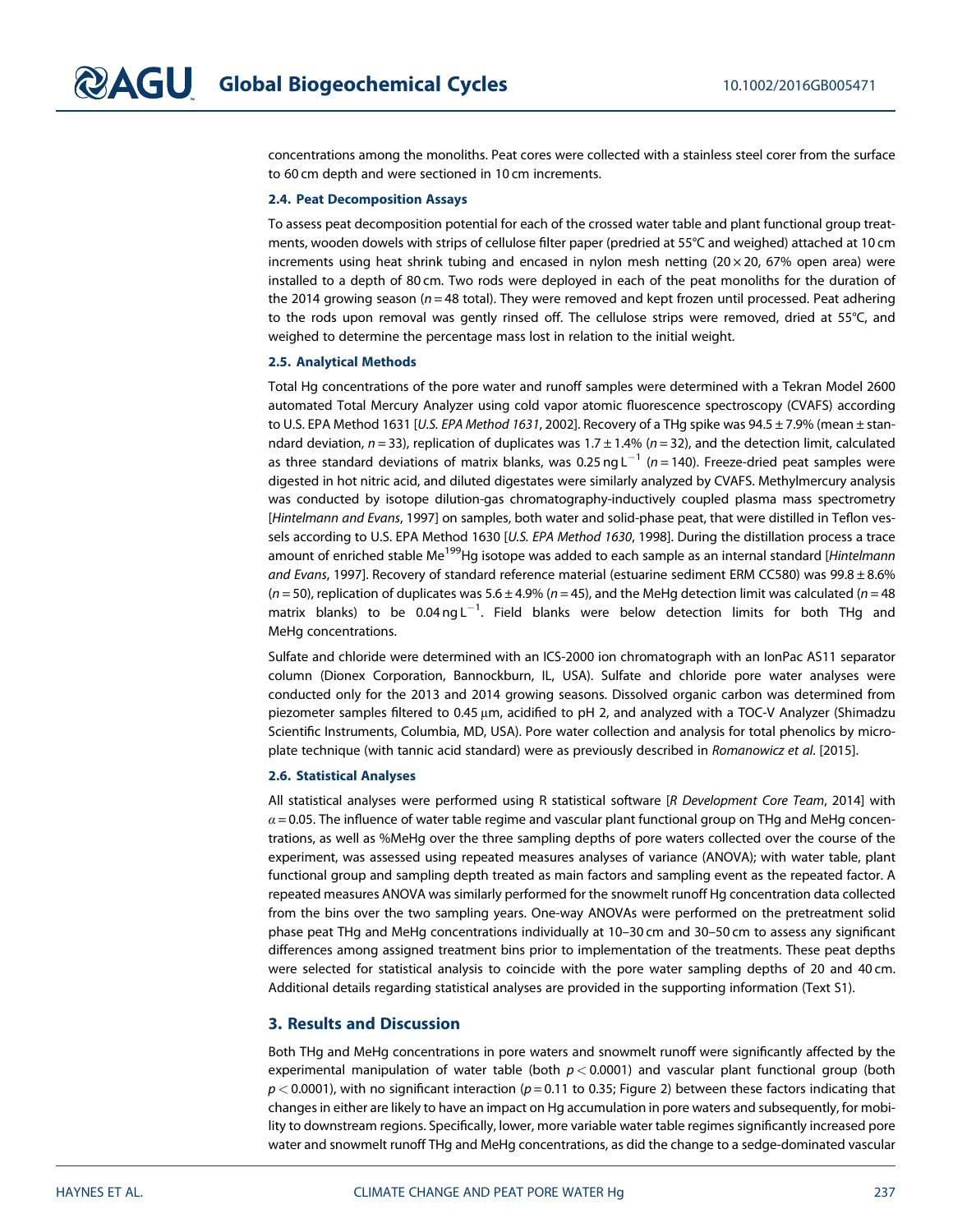

Figure 2. Total Hg and MeHg concentrations and %MeHg in pore water and snowmelt runoff in relation to water table and vascular plant functional group manipulations (treatment means of all depths and sampling events). (a) pore water THg, (b) pore water MeHg, (c) pore water %MeHg, (d) snowmelt runoff THg, (e) snowmelt runoff MeHg, and (f) %MeHg in snowmelt runoff. Letters denote statistically similar groups based on transformed data. No significant differences were observed in snowmelt runoff %MeHg across treatments. Significance of treatment effects both individual (water table "WT" and plant functional group "Veg") and interactive ("WT\*Veg") for THg, MeHg, and %MeHg for both pore waters and snowmelt runoff are noted.  $n = 318$  pore water samples total ( $n = 50-56$  per treatment).

plant community composition with no Ericaceae shrubs present. The combined low WT-sedge only treatment resulted in the highest pore water and runoff concentrations of both THg and MeHg (Figure 2). One-time mass transfer loads were determined for the 2014 spring snowmelt period by multiplying the THg and MeHg concentrations of the runoff by the amount of water drained from the mesocosms' acrotelm-catotelm boundaries (Table S1). The trends in THg and MeHg loads among the six crossed WT and vascular plant functional group treatments (Figure S2) were consistent with those observed for THg and MeHg pore water and runoff concentrations (Figure 2). No significant, systematic differences were observed in solid phase peat THg or MeHg concentrations at either the 10–30 cm or 30–50 cm depth intervals as these values were quite variable among the six assigned experimental treatment combinations prior to the experiment (Table 2). The differences observed in pore water and runoff THg and MeHg concentrations can therefore be confidently attributed to the experimental manipulation.

For both THg and MeHg pore water concentrations, the effect of water table significantly interacted with both the depth ( $p = 0.0002$  to 0.008) and the timing of the sampling event ( $p < 0.0001$  to 0.002). Total Hg and MeHg concentrations decreased from the 20 cm to the 70 cm sampling depths in the low WT bins, whereas THg and MeHg concentrations at the three sampling depths were not significantly different from one another in the high WT bins. Greater fluctuations in water table position in the low WT bins (mean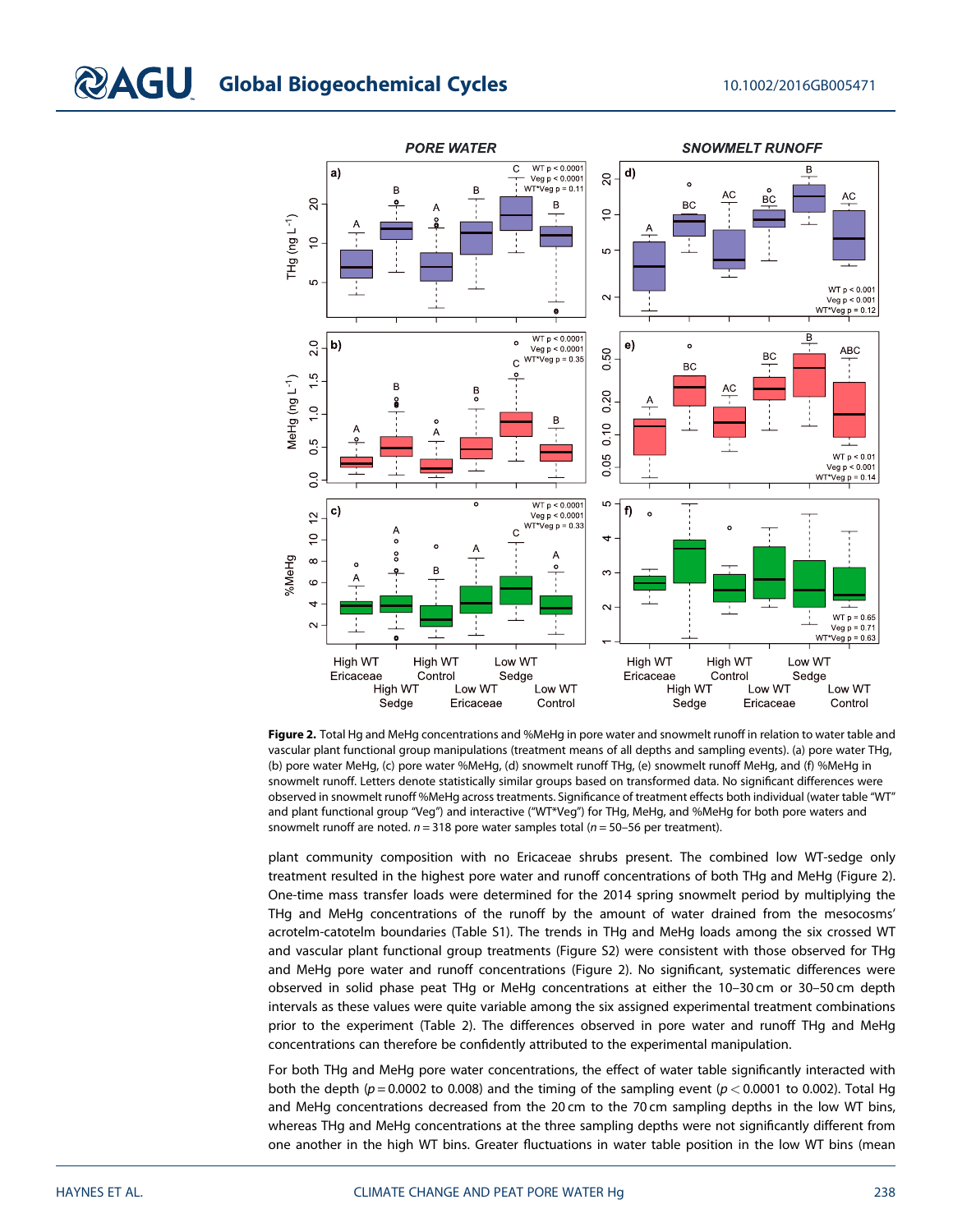|                   | THg Concentration (ng $q^{-1}$ ) |                  |               | MeHg Concentration (ng $q^{-1}$ ) |  |
|-------------------|----------------------------------|------------------|---------------|-----------------------------------|--|
|                   | $10 - 30$ cm                     | $30 - 50$ cm     | $10 - 30$ cm  | $30 - 50$ cm                      |  |
| High WT Ericaceae | $91.8 \pm 63.4$                  | $87.8 \pm 38.4$  | $5.4 \pm 6.6$ | $5.9 \pm 5.7$                     |  |
| High WT sedge     | $82.8 \pm 27.0$                  | $104.7 \pm 40.5$ | $5.0 \pm 3.6$ | $8.1 \pm 6.7$                     |  |
| High WT control   | $80.9 \pm 33.3$                  | $91.3 \pm 21.3$  | $4.5 \pm 6.0$ | $5.8 \pm 4.1$                     |  |
| Low WT Ericaceae  | $65.3 \pm 15.5$                  | $103.3 \pm 28.2$ | $1.0 \pm 0.7$ | $6.6 \pm 6.4$                     |  |
| Low WT sedge      | $92.0 \pm 33.3$                  | $83.2 + 22.6$    | $5.6 \pm 3.9$ | $3.5 \pm 1.8$                     |  |
| Low WT control    | $75.9 \pm 23.8$                  | $100.2 \pm 28.9$ | $2.8 \pm 3.0$ | $6.8 \pm 5.9$                     |  |

**Table 2.** Mean  $\pm$  Standard Deviation THg and MeHg Concentrations (in ng g $^{-1}$ ) in Solid-Phase Peat Prior to Experimental Manipulations ( $n = 8$  Samples Per Treatment and Depth Increment)

position approximately 35 cm below the peat surface with a standard deviation of 12 cm) likely resulted in enhanced leaching and mobility of Hg into the pore waters due to greater aerobic decomposition of the surface peat layers and may account for the observed differences in Hg concentrations with depth. These differences are not the result of evaporative concentration of Hg under low water table conditions as there was no significant difference in chloride pore water concentrations between the two water table treatments ( $p = 0.76$ ). In contrast, the comparatively minimal water table variability in the high WT bins (mean position approximately 14 cm below the peat surface with a standard deviation of 5 cm) reduced this mobilization, likely as a result of reduced leaching, yielding both lower and more temporally consistent pore water THg, MeHg, and DOC concentrations at all sampling depths. In association with the effect of WT position, THg and MeHg concentrations were slightly higher during the early growing season sampling events as compared to the fall samplings. This may be due to considerable water table variability as a result of draining at the beginning of each growing season to reestablish the water table treatments following spring snowmelt. Despite this seasonal variability, a consistent trend in mean THg and MeHg concentrations was observed among the six crossed WT and vascular plant functional group treatments in each of the five sampling events from 2013 to 2015 (Figures S3 and S4). A marginally significant interaction ( $p = 0.02$ ) was observed for THg concentrations only between the vascular plant functional group and the sampling depth. The influence of vegetation on Hg mobility appears to be more evident nearer to the rooting zone, particularly with the removal of Ericaceae shrubs.

Water table position ( $p < 0.0001$ ) and vascular plant functional group ( $p < 0.0001$ ) also significantly affected the percentage of THg found as MeHg in pore waters (Figure 2c). The observed differences in %MeHg may be the result of the greater solubility of MeHg in water as compared to inorganic Hg [Morel et al., 1998]. However, the significant differences in pore water %MeHg among treatments suggest that differences in Hg methylation may also be caused by the water table and plant functional group treatments. In contrast to the pore waters, no significant effect of either water table  $(p=0.62)$  or vascular plant functional group treatment  $(p=0.77)$  was observed for the %MeHg in mesocosm runoff collected during the spring snowmelt periods. This trend was also consistent over the two sampling periods as no significant direct or interactive influence of time was observed. There were no significant differences in runoff %MeHg between any of the six crossed treatments combinations ( $p = 0.87$ ) (Figure 2f). This suggests that a similar process is responsible for the transport of both THg and MeHg to runoff during spring snowmelt.

One contributing factor controlling the mobilization and accumulation of THg and MeHg into peat pore waters as well as transport in snowmelt runoff may be the degradation of peat through decomposition. Pore water THg and MeHg concentrations were both positively and significantly but weakly correlated with DOC concentrations ( $R^2$  = 0.10 for THg,  $R^2$  = 0.09 for MeHg; both  $p$  < 0.0001) (Figure S5), which would be expected to similarly increase as peat decomposes. Pore water DOC concentrations significantly increased in the low WT treatment bins throughout the sampling period ( $p < 0.001$ ), while those in the high WT treatments did not significantly change over time. Mean THg and MeHg concentrations as well as %MeHg in the shallow pore waters (20 and 40 cm below the peat surface) were positively correlated with the amount of cellulose decomposition (expressed as percent loss) in the top 40 cm of peat, near the mean water table position in the low WT mesocosms (Figure 3). These relationships between pore water THg and MeHg concentrations and the percentage of mass lost from the cellulose decomposition assays are significant when all pore water sampling events are considered (Figure S6). Although the decomposition data were only from 2014, the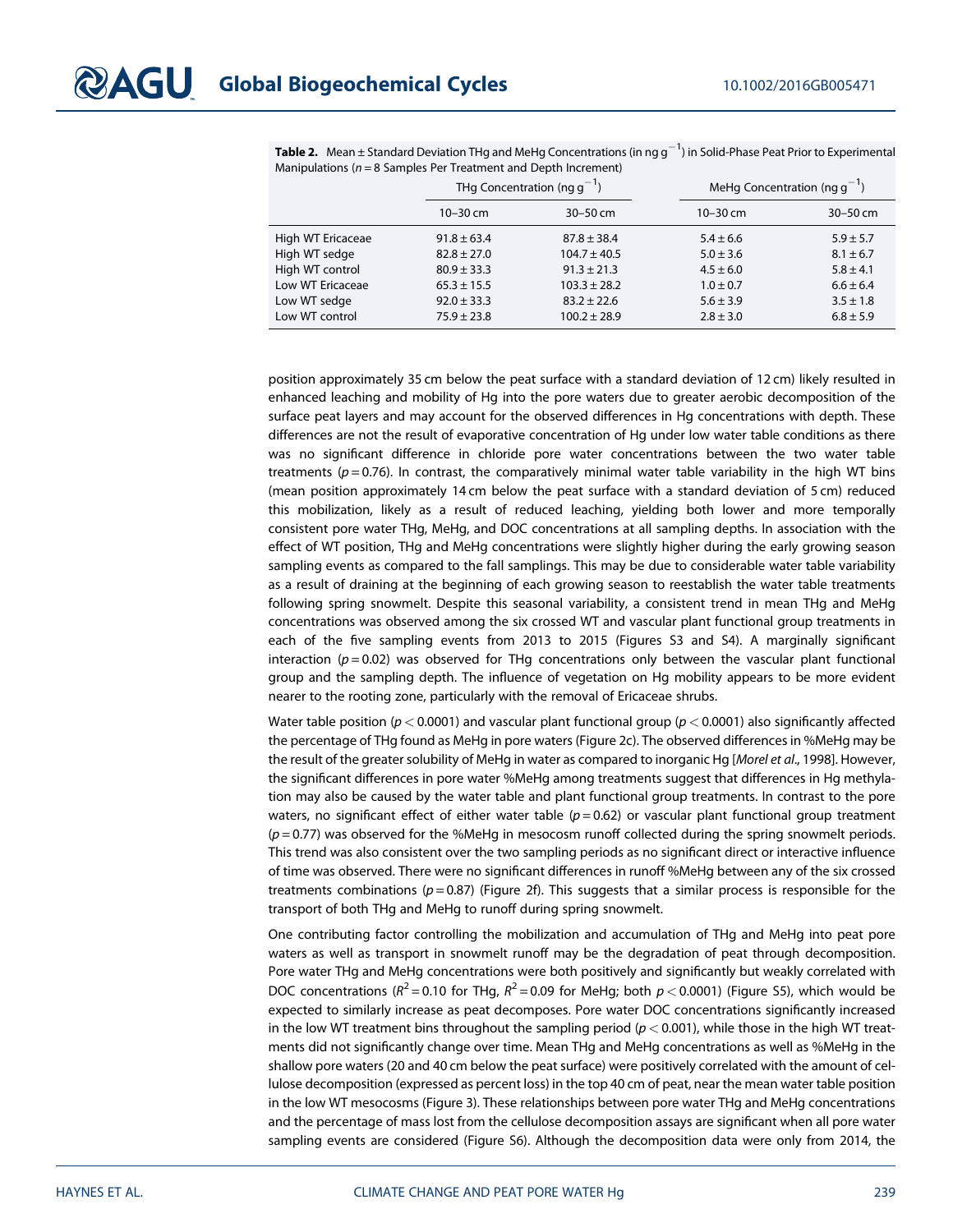## **CLO** Global Biogeochemical Cycles 10.1002/2016GB005471





percentage of mass lost during this time should still be representative of potential peat decomposition as a result of the water table and plant functional group treatment effects. The low WT-sedge only treatment which yielded the highest concentrations of THg and MeHg in pore waters also exhibited the greatest potential for peat decomposition through the cellulose decomposition assays.

The prolonged periods of water table drawdown sustained in the low WT treatments likely caused the enhanced observed peat decomposition by increasing the zone of aerated peat, resulting in greater aerobic respiration as compared to the relatively high water table position in the high WT treatments [Whittington and Price, 2006; Ise et al., 2008; Waddington et al., 2014]. The degradation of soil organic matter leads to increased DOC mobilization and accumulation in pore waters as reflected by higher concentrations in the mesocosm pore waters, with repeated fluctuations in water table position resulting from precipitation inputs likely leaching carbon from the peat into the pore waters following periods of drawdown [Fenner et al., 2007]. This may also account for the greater mobilization of THg and MeHg at the upper depths of the peat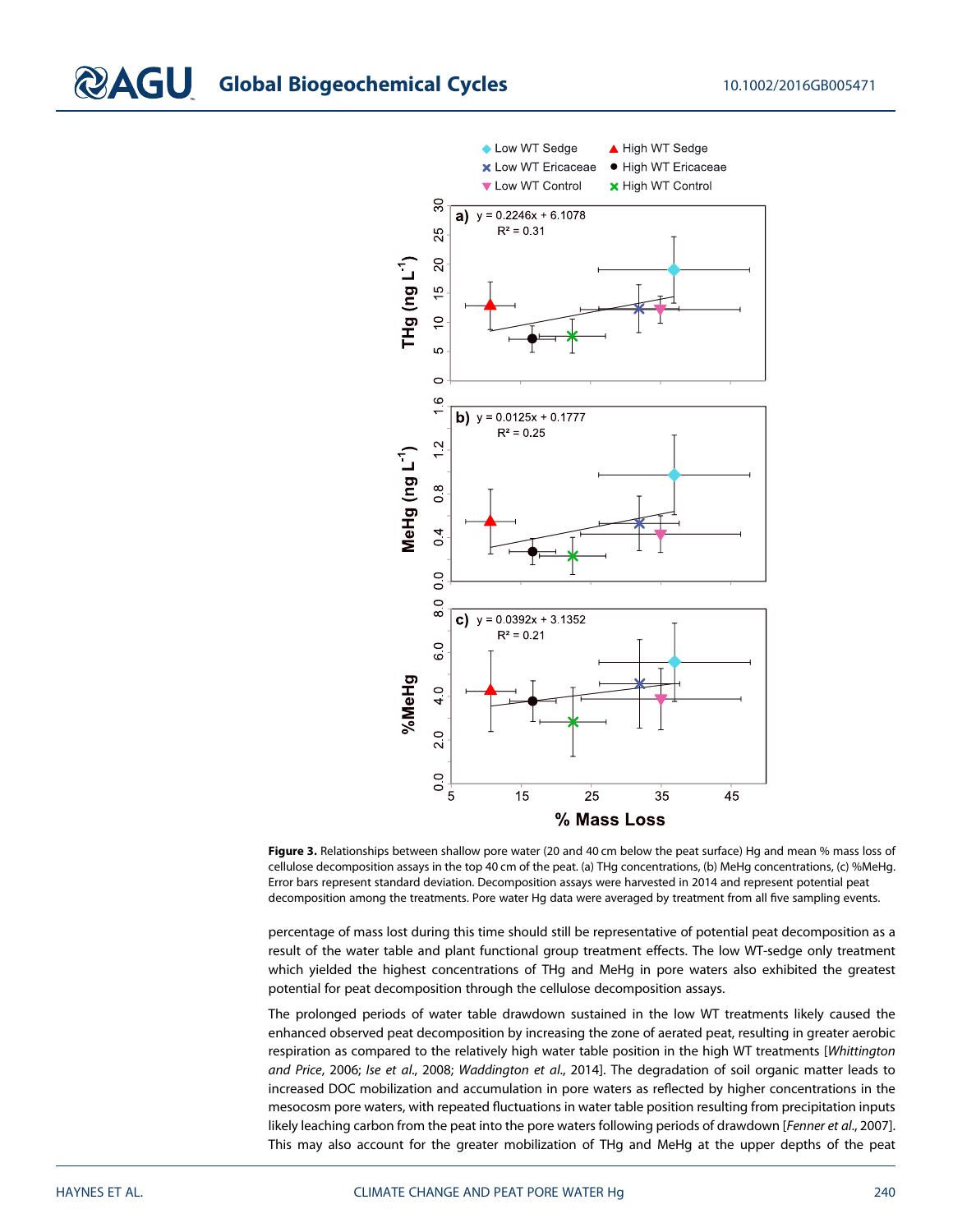

Figure 4. Hg-DOC relationships in 2014 and 2015 snowmelt runoff for all 24 mesocosms ( $n = 48$  total). (a) THg in relation to DOC concentrations and (b) MeHg in relation to DOC concentrations. Data are plotted on log-transformed axes.

monoliths, with higher pore water THg and MeHg concentrations in the 20 and 40 cm samples within the zone of fluctuation of the low WT treatments. Significant, but relatively weak, positive correlations with total phenolics in pore water were observed for MeHg  $(R^2 = 0.12)$ ;  $p < 0.0001$ ) and THg  $(R^2 = 0.10)$ ;  $p < 0.0001$ ) (Figure S7). Romanowicz et al. [2015] found a positive correlation between pore water total phenolics and peroxidase enzyme activity. Oxidative enzymes including peroxidase and phenol oxidase contribute to the degradation of lignin and polymeric complexes [Romanowicz et al., 2015]. As pore water concentrations of THg and MeHg increased with total phenolics, which were positively correlated with peroxidase enzyme activity in the PEATcosm pore waters [Romanowicz et al., 2015], organic matter decomposition was likely the source of increased pore water Hg mobility (Figure S7). Mercury forms complexes with organic matter [Driscoll et al., 1995] predominantly with thiol moieties [Graham et al., 2012]. Therefore, enhanced peat

decomposition and degradation are likely responsible for much of the observed increase of both THg and MeHg, as well as DOC accumulation in the mobile pore water phase. Given that solid phase peat THg and MeHg concentrations among bins were not significantly different prior to initiation of the experiment, and THg concentrations in particular are not expected to change significantly over time, the observed pore water THg and MeHg trends are a clear indication that Hg mobility has increased.

In addition to the peat decomposition effect on Hg and MeHg concentrations in pore water, the water table manipulations may also act to enhance MeHg production in the peat. Prolonged periods of water table drawdown followed by rewetting of the peat through precipitation input may act to reset the oxidation-reduction conditions in the zone of aeration [Coleman Wasik et al., 2015]. Mercury methylation is a redox-sensitive process, facilitated by a diverse set of anaerobic bacteria and Archaea [Gilmour et al., 2013]. The periodic oxidation of peat through water table variability may stimulate MeHg production via regeneration of the oxidized forms of terminal electron acceptors, such as the oxidation of sulfide to regenerate sulfate [Coleman Wasik et al., 2015]. The highest sulfate concentrations in pore waters were indeed observed in the low WT treatment mesocosms (Figure S8).

In addition to the clear influence of the hydrological treatments, the dominant vascular plant functional group also significantly affects the accumulation of Hg in pore waters. The correlations between Hg concentrations and decomposition demonstrate the likely influence of vascular plant functional groups affecting Hg mobility by mechanisms other than decomposition. This is exemplified by the increased explanation of variability in the relationships when the sedge-only treatments for both water table prescriptions are removed  $(R^2 = 0.93$  for THg,  $R^2 = 0.69$  for MeHg, and  $R^2 = 0.24$  for %MeHg). The removal of Ericaceae and the establishment of sedges may lead to greater Hg methylation and the amount of Hg mobilized in pore waters, as sedge roots exude labile carbon compounds and oxygen in the rhizosphere [Crow and Wieder, 2005; Bridgham et al., 2013]. Under both water table treatments, the sedge-dominated peat monoliths had the highest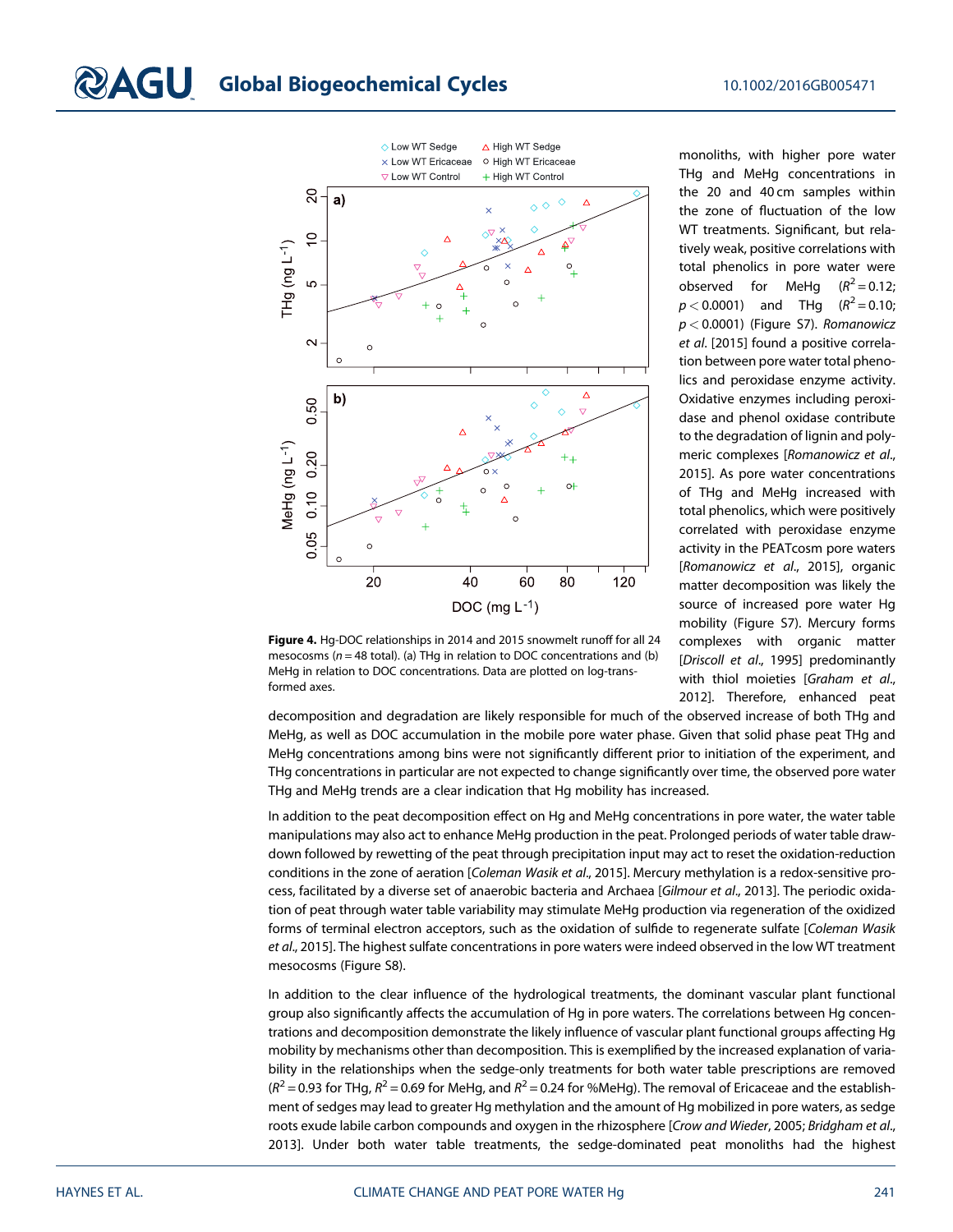concentrations of THg and MeHg in pore water (Figures 2a and 2b), higher than may be explained by potential peat decomposition and leaching into pore waters (Figure 3). Sedges increase peat aeration and subsequent oxidation via their aerenchyma tissues [Bridgham et al., 2008; Waddington et al., 2014] and may, similarly to water table fluctuation, prime Hg methylation by stimulating the regeneration of the terminal electron acceptors required for methylating microbial communities [Coleman Wasik et al., 2015]. The leakage of oxygen from the roots of salt marsh sedges has been observed to stimulate aerobic respiration by acting as a terminal electron acceptor as well as facilitating anaerobic respiration by regenerating alternative electron acceptors including nitrate, ferric iron, and sulfate [Mueller et al., 2016]. Pore water sulfate concentrations were slightly higher for the sedge-dominated treatments subjected to both water table prescriptions (Figure S8). Thus, in addition to supplying the necessary terminal electron acceptors for soil organic matter decomposition [Mueller et al., 2016], sedges may prime MeHg production through the provision of oxygen and labile organic compounds via root exudation to the rhizosphere, which are required for methylation to occur [Mitchell et al., 2008a]. Conversely, the presence of Ericaceae shrub roots in the Ericaceae-only and unmanipulated control treatment bins (both of which had lower Hg concentrations than the sedge treatment) may compete with the heterotrophs for available oxygen [Romanowicz et al., 2015], thereby reducing sulfate regeneration (slightly, although not significantly; Figure S8) and suppressing MeHg production. Ericaceous shrubs form a symbiotic relationship with mycorrhizal fungi, which may mediate changes in soil microbial communities, compete for available oxygen thereby limiting terminal electron acceptor regeneration, and decrease peat decomposition through the suppression of heterotrophs. This has been demonstrated in the PEATcosm experimental monoliths wherein a negative correlation was observed between Ericaceae biomass and peroxidase as well as β-glucosidase enzyme activity [Romanowicz et al., 2015]. Inhibition of MeHg production in the upper rooting zone depths of the Ericaceae-only treatments, as well as the unmanipulated control mesocosms as compared to the sedge-only monoliths, may contribute to the peat pore water Hg concentration differences observed.

The trends in THg and MeHg concentrations in snowmelt runoff are similar to those observed in the pore waters (Figure 2). Snowmelt runoff THg and MeHg concentrations both exhibit a significant ( $p < 0.001$ ), positive correlation with DOC concentrations ( $R^2$  = 0.45 for THg,  $R^2$  = 0.42 for MeHg; Figure 4). Increased Hg export in association with organic carbon has similarly been observed in other systems [St. Louis et al., 1994; Driscoll et al., 1995]. The statistically similar %MeHg across the treatments along with the positive correlation with DOC concentrations provides further support for peat degradation being the principal driving factor controlling not only the accumulation of Hg in pore waters but also its transport within and potential export from peatlands. The concentrations of THg and MeHg observed in snowmelt are likely the result of peat decomposition liberating Hg in association with organic matter, which has accumulated in pore waters throughout the growing season and flushed from the peat during the spring snowmelt period.

#### 4. Conclusions

Climate-induced changes in the hydrological regime and vegetation communities of peatland systems have the potential to significantly enhance both THg and MeHg accumulation in peat pore water and transport downstream during spring snowmelt. Although peatlands are strong sinks of inorganic Hg in the landscape, peatlands are also well-documented sources of MeHg [St. Louis et al., 1994]. By potentially increasing the amount of MeHg exported to aquatic ecosystems for uptake into the food chain, as well as the amount of inorganic Hg available for in-lake methylation, wildlife and human populations which rely upon fish consumption for subsistence may be exposed to increased Hg levels [Scheuhammer et al., 2007; Mergler et al., 2007]. Given that peatlands cover approximately 3% of the global land area and are located predominantly in the subarctic and boreal regions which are vulnerable to the effects of climatic change [Bridgham et al., 2008], significant stores of Hg sequestered with vast stocks of carbon [Grigal, 2003] may be liberated from either impacts on water table regime, plant community changes, or a combination of both.

The small scale of the peat monoliths in this study facilitated a direct assessment of the influence of water table position and vascular plant functional groups on Hg mobility by removing potential confounding factors such as heterogeneities in microtopography and hydrological flow paths and sources. At larger scales, spatial heterogeneities in Hg methylation and accumulation have been observed, including MeHg hot spots at the outer edges of peatlands, which tend to increase MeHg export from peatland systems [Mitchell et al.,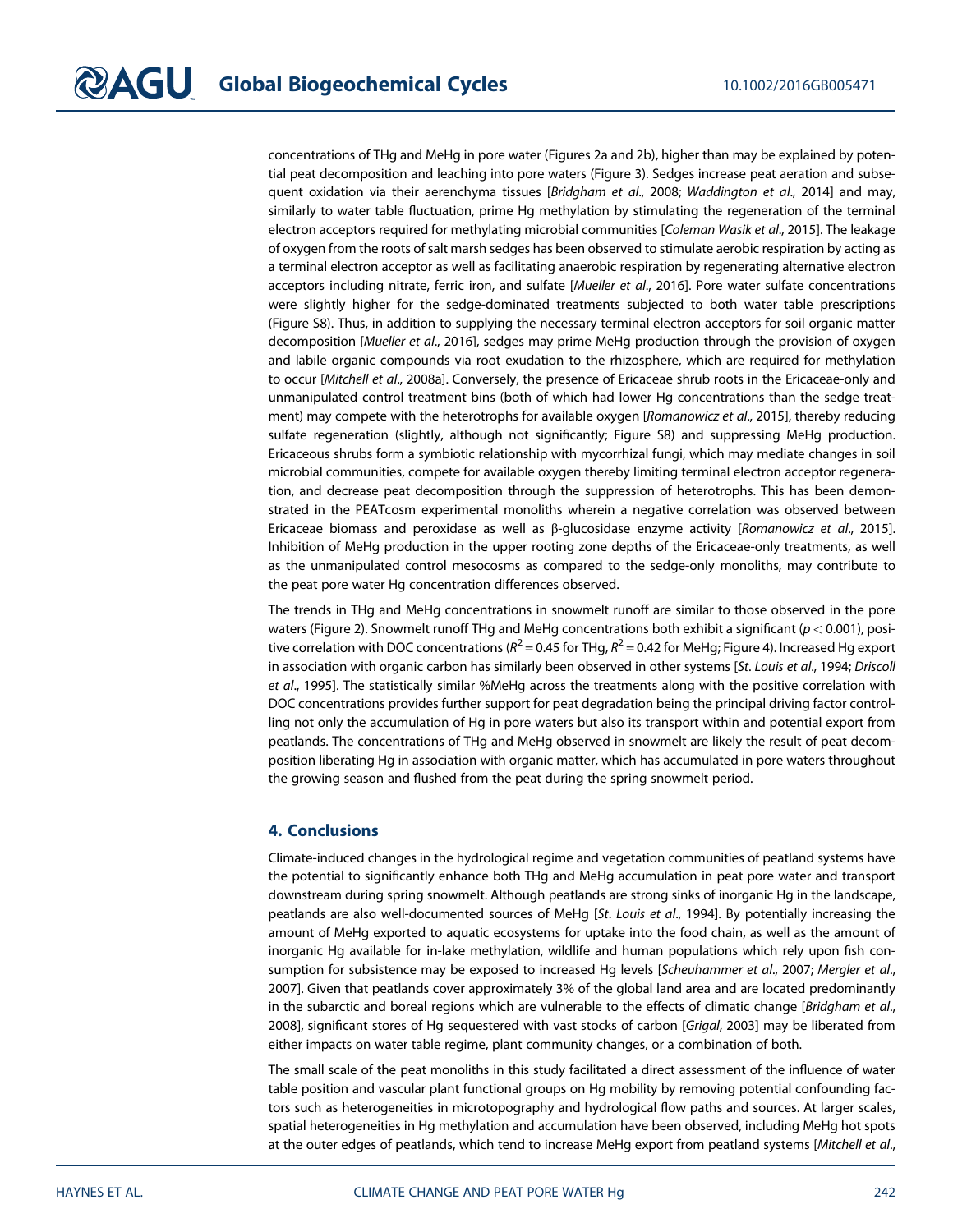2008b]. The results of this study are most applicable to the predominant interior peatland area and suggest that higher MeHg concentrations observed at the outer edges of peatlands may be even further enhanced by climate change-driven increases in Hg methylation and/or mobility from the peatland interior. Certainly, results from this experimental work may be scaled to larger peatland ecosystems and may aid in developing modeling approaches to forecast the response of peatlands under future climate change scenarios. Overall, the results of this study suggest that deeper, more fluctuating water tables and shifts toward sedge-dominated plant functional groups will measurably enhance Hg and MeHg concentrations in peatland pore waters and likely lead to greater Hg and MeHg export to downstream ecosystems during spring snowmelt.

#### Acknowledgments

We would like to acknowledge the laboratory assistance of P. Huang, K. Ng, R. Co, and B. Perron as well as the field assistance of K. Ng, S. Rao, K. Griffith, and E. Grupido. We thank T. Veverica for pore water carbon chemistry data. We thank the two anonymous reviewers, Editor Susan Trumbore and Associate Editor Nigel Roulet for their constructive comments. Funding was provided through a Natural Sciences and Engineering Research Council of Canada (NSERC) Alexander Graham Bell Canada Graduate Scholarship (CGS-Doctoral) to K.M.H. and an NSERC Discovery grant to C.P.J.M. The PEATcosm experiment was funded by the USDA Forest Service Northern Research Station Climate Change Program and the National Science Foundation (DEB-1146149). Additional details on statistical analyses, eight figures and one table are provided in the supporting information. The data used in this manuscript are summarized in tables, figures, and in the supporting information, and the complete data set is available upon request from the corresponding author at [carl.mitchell@utoronto.ca](mailto:carl.mitchell@utoronto.ca).

#### **References**

Armstrong, W., S. H. F. W. Justin, P. M. Beckett, and S. Lythe (1991), Root adaptation to soil waterlogging, Aquat. Bot., 39, 57–73.

Bergman, I., K. Bishop, Q. Tu, W. Frech, S. Åkerblom, and M. Nilsson (2012), The influence of sulphate deposition on the seasonal variation of peat pore water methyl Hg in a boreal mire, PLoS One, 7(9, e45547).

Bishop, K., Y.-H. Lee, C. Pettersson, and B. Allard (1995), Methylmercury output from the Svartberget catchment in northern Sweden during spring flood, Water Air Soil Pollut., 80, 445–454.

Branfireun, B. A., A. Heyes, and N. T. Roulet (1996), The hydrology and methylmercury dynamics of a Precambrian Shield headwater peatland, Water Resour. Res., 32, 1785–1794, doi:[10.1029/96WR00790.](http://doi.org/10.1029/96WR00790)

Branfireun, B. A., D. Hilbert, and N. T. Roulet (1998), Sinks and sources of methylmercury in a boreal catchment, Biogeochemistry, 41, 277–291.

Breeuwer, A., B. J. M. Robroek, J. Limpens, M. M. P. D. Heijmans, M. G. C. Schouten, and F. Berendse (2009), Decreased summer water table depth affects peatland vegetation, Basic Appl. Ecol., 10, 330–339.

Bridgham, S. D., C. A. Johnston, J. Pastor, and K. Updegraff (1995), Potential feedbacks of northern wetlands on climate change, BioScience, 45, 262–274.

Bridgham, S. D., J. Pastor, B. Dewey, J. F. Weltzin, and K. Updegraff (2008), Rapid carbon response of peatlands to climate change, Ecology, 89, 3041–3048.

Bridgham, S. D., H. Cadillo-Quiroz, J. K. Keller, and Q. Zhuang (2013), Methane emissions from wetlands: Biogeochemical, microbial, and modeling perspectives from local to global scales, Global Change Biol., 19, 1325–1346.

Chapin, F. S., M. S. Bret-Harte, S. E. Hobbie, and H. Zhong (1996), Plant functional types as predictors of transient responses of arctic vegetation to global change, J. Veg. Sci., 7, 347–358.

Coleman Wasik, J. K., E. R. Engstrom, C. P. J. Mitchell, E. B. Swain, B. A. Monson, S. J. Balogh, J. D. Jeremiason, B. A. Branfireun, R. K. Kolka, and J. E. Almendinger (2015), The effects of hydrologic fluctuation and sulfate regeneration on mercury cycling in an experimental peatland, J. Geophys. Res. Biogeosci., 120, 1697–1715, doi[:10.1002/2015JG002993](http://doi.org/10.1002/2015JG002993).

Crow, S. E., and R. K. Wieder (2005), Sources of CO<sub>2</sub> emission from a northern peatland: Root respiration, exudation, and decomposition, Ecology, 86, 1825–1834.

Dieleman, C. M., B. A. Branfireun, J. W. McLaughlin, and Z. Lindo (2015), Climate change drives a shift in peatland ecosystem plant community: Implications for ecosystem function and stability, Global Change Biol., 21, 388–395.

Driscoll, C. T., V. Blette, C. Yan, C. L. Schofield, R. Munson, and J. Holsapple (1995), The role of dissolved organic carbon in the chemistry and bioavailability of mercury in remote Adirondack lakes, Water Air Soil Pollut., 80, 499–508.

Fenner, N., C. Freeman, M. A. Lock, H. Harmens, B. Reynolds, and T. Sparks (2007), Interactions between elevated CO<sub>2</sub> and warming could amplify DOC exports from peatland catchments, Environ. Sci. Technol., 41, 3146–3152.

Gilmour, C. C., E. A. Henry, and R. Mitchell (1992), Sulfate stimulation of mercury methylation in freshwater sediments, Environ. Sci. Technol., 26, 2281–2287.

Gilmour, C. C., M. Podar, A. L. Bullock, A. M. Graham, S. D. Brown, A. C. Somenahally, A. Johs, R. A. Hurt Jr., K. L. Bailey, and D. A. Elias (2013), Mercury methylation by novel microorganisms from new environments, Environ. Sci. Technol., 47, 11,810–11,820, doi:[10.1021/es403075t](http://doi.org/10.1021/es403075t).

Gorham, E. (1991), Northern peatlands: Role in the carbon cycle and probable responses to climatic warming, Ecol. Appl., 1, 182–195. Graham, A. M., G. R. Aiken, and C. C. Gilmour (2012), Dissolved organic matter enhances microbial mercury methylation under sulfidic conditions, Environ. Sci. Technol., 46, 2715–2723.

Graham, A. M., G. R. Aiken, and C. C. Gilmour (2013), Effect of dissolved organic matter source and character on microbial Hg methylation in Hg-S-DOM solutions, Environ. Sci. Technol., 47, 5746–5754.

Grigal, D. F. (2003), Mercury sequestration in forests and peatlands: A review, J. Environ. Qual., 32, 393–405.

Groisman, P. Y., R. W. Knight, D. R. Easterling, T. R. Karl, G. C. Hegerl, and V. N. Razuvaev (2005), Trends in intense precipitation in the climate record, J. Clim., 18, 1326–1350.

Haynes, K. M., and C. P. J. Mitchell (2012), Inter-annual and spatial variability in hillslope runoff and mercury flux during spring snowmelt, J. Environ. Monit., 14, 2083–2091.

Hintelmann, H., and R. D. Evans (1997), Application of stable isotopes in environmental tracer studies—Measurement of monomethylmercury (CH3Hg+) by isotope dilution ICP-MS and detection of species transformation, Fresen. J. Anal. Chem., 358, 378–385.

Ise, T., A. L. Dunn, S. C. Wofsy, and P. R. Moorcroft (2008), High sensitivity of peat decomposition to climate change through water-table feedback, Nat. Geosci., 1, 763–766.

Kolka, R. K., D. F. Grigal, E. A. Nater, and E. S. Verry (2001), Hydrologic cycling of mercury and organic carbon in a forested upland-bog watershed, Soil Sci. Soc. Am. J., 65, 897–905.

Kunkel, K. E., D. R. Easterling, K. Redmond, and K. Hubbard (2003), Temporal variations of extreme precipitation events in the United States: 1895–2000, Geophys. Res. Lett., 30(17), 1900, doi:[10.1029/2003GL018052.](http://doi.org/10.1029/2003GL018052)

Lewis, M. E. and M. E. Brigham (2004), Low-level mercury,in Processing of Water Samples. US Geological Survey Techniques of Water-Resources Investigations, Book 9, edited by F. D. Wilde, et al., Chap. A5, US Geol. Surv., Reston, Va.

Limpens, J., F. Berendse, C. Blodau, J. G. Canadell, C. Freeman, J. Holden, N. Roulet, H. Rydin, and G. Schaepman-Strub (2008), Peatlands and the carbon cycle: From local processes to global implications – A synthesis, Biogeosciences, 5, 1475–1491.